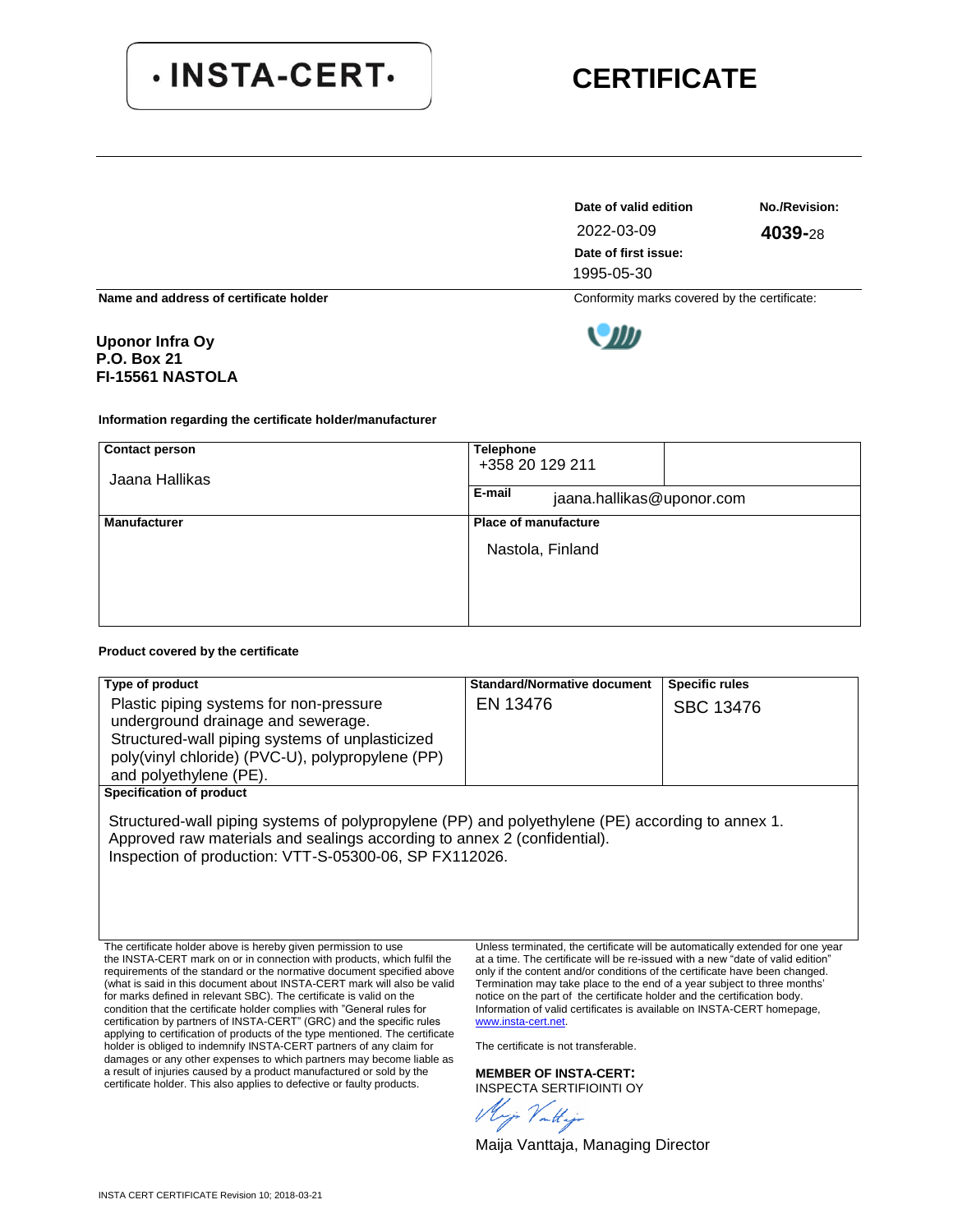**Annex 1** Sivu 1 (1)

Certificate No. **4039-**28

Date 2022-03-09

### **Certificate holder**

Uponor Infra Oy P.O. Box 21 FI-15561 NASTOLA

### UPONOR SEWER SYSTEM

| Trade name                                                 | Uponor IQ and<br>Uponor IQ Blue<br>pipes | <b>Uponor Ultra</b><br>Double | Dupplex                   | <b>Ultra Classic</b><br>pipes<br>With and<br>without sockets | Ultra Rib 2                    |
|------------------------------------------------------------|------------------------------------------|-------------------------------|---------------------------|--------------------------------------------------------------|--------------------------------|
| Material                                                   | PP                                       | PP                            | PP                        | PP                                                           | PP                             |
| Pipes                                                      |                                          |                               |                           |                                                              |                                |
| Colour                                                     |                                          |                               |                           |                                                              |                                |
| - outer layer                                              | black                                    | brown                         | reddish brown or<br>black | brown or black                                               |                                |
| - inner layer                                              | grey or white                            | grey or white                 | grey or green             | brown, grey or<br>white                                      |                                |
| Wall construction type                                     | B                                        | B                             | Β                         | A <sub>1</sub>                                               |                                |
| Application area                                           |                                          |                               | <b>UD</b>                 |                                                              |                                |
| Ring stiffness                                             | SN <sub>8</sub>                          | SN <sub>8</sub>               | SN <sub>8</sub>           | SN 4 and SN 8                                                |                                |
| Diameters, OD; mm                                          | 200, 250 and<br>315                      | 200, 250 and<br>315           | 160, 200, 250 and<br>315  | 110,160 and<br>200                                           |                                |
|                                                            | (group sizes 1-2)                        | (group sizes 1-2)             | (group sizes 1-2)         | (group size 1)                                               |                                |
|                                                            |                                          |                               |                           | SN <sub>8</sub><br>250 and 315                               |                                |
| Application area                                           |                                          |                               | U                         | (group size 2)                                               |                                |
| Ring stiffness                                             | SN <sub>8</sub>                          | SN <sub>8</sub>               | SN <sub>8</sub>           | SN <sub>8</sub>                                              |                                |
|                                                            |                                          | 450 and 560                   |                           |                                                              |                                |
| Diameters /OD; mm                                          |                                          | (group sizes 2-3)             | 400<br>(group size 2)     | 400<br>(group size 2)                                        |                                |
| Diameters /ID, mm                                          | 400 and 500<br>(group size 2)            |                               |                           |                                                              |                                |
| Bends, branches and other fittings                         |                                          |                               |                           |                                                              |                                |
| Wall construction type                                     |                                          |                               |                           |                                                              | B                              |
| Colour                                                     |                                          |                               |                           |                                                              | reddish brown                  |
| Ring stiffness                                             |                                          |                               |                           |                                                              | SN <sub>8</sub>                |
| Application area<br>Diameters /OD, mm<br>(group sizes 1-2) |                                          |                               |                           |                                                              | UD<br>160, 200, 250<br>and 315 |
| Application area<br>Diameters /OD, mm<br>(group size 2)    |                                          |                               |                           |                                                              | U<br>400, 450 and<br>500       |
| Designation of<br>production place                         |                                          |                               | 1                         |                                                              |                                |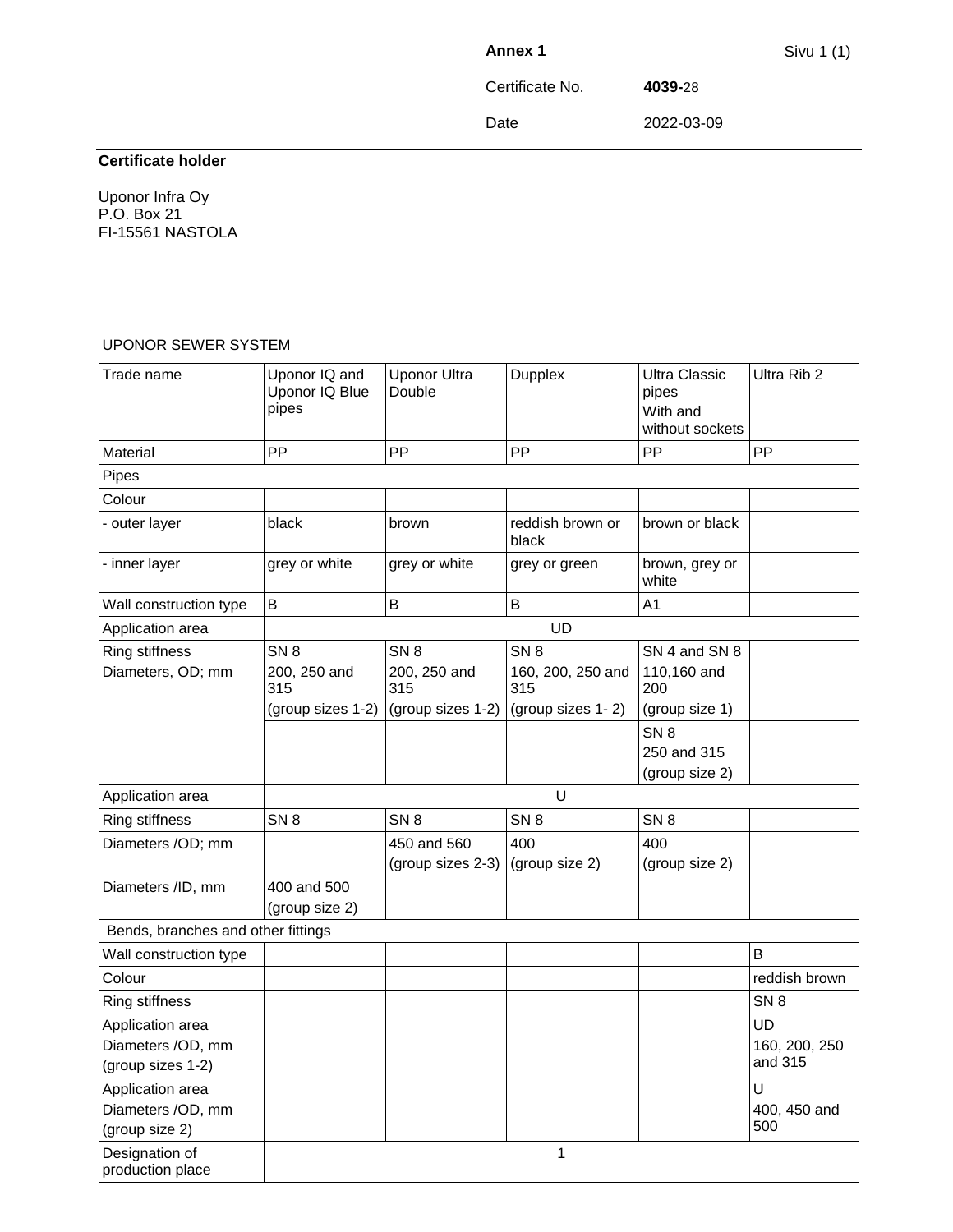# **CERTIFICATE**

**Date of valid edition No./Revision: Date of first issue:** 2022-03-09 **4077-**26 2010-05-31



**Name and address of certificate holder and address of certificate holder and address of certificate holder and conformity marks covered by the certificate:** 

### **Uponor Infra Oy P.O. Box 21 FI-15561 NASTOLA**

#### **Information regarding the certificate holder/manufacturer**

| <b>Contact person</b><br>Jaana Hallikas | <b>Telephone</b><br>+358 20 129 211<br>E-mail<br>jaana.hallikas@uponor.com |
|-----------------------------------------|----------------------------------------------------------------------------|
| <b>Manufacturer</b>                     | <b>Place of manufacture</b><br>Fristad, Sweden                             |

#### **Product covered by the certificate**

| Type of product<br>Plastic piping systems for non-pressure<br>underground drainage and sewerage.<br>Structured-wall piping systems of unplasticized<br>poly(vinyl chloride) (PVC-U), polypropylene (PP)<br>and polyethylene (PE). | <b>Standard/Normative document</b><br>EN 13476 | <b>Specific rules</b><br>SBC 13476 |  |
|-----------------------------------------------------------------------------------------------------------------------------------------------------------------------------------------------------------------------------------|------------------------------------------------|------------------------------------|--|
| <b>Specification of product</b><br>Non-pressure underground PP and PE pipes and fittings according to Annex 1.<br>Approved raw materials according to Annex 2 (confidential).                                                     |                                                |                                    |  |

The certificate holder above is hereby given permission to use the INSTA-CERT mark on or in connection with products, which fulfil the requirements of the standard or the normative document specified above (what is said in this document about INSTA-CERT mark will also be valid for marks defined in relevant SBC). The certificate is valid on the condition that the certificate holder complies with "General rules for certification by partners of INSTA-CERT" (GRC) and the specific rules applying to certification of products of the type mentioned. The certificate holder is obliged to indemnify INSTA-CERT partners of any claim for damages or any other expenses to which partners may become liable as a result of injuries caused by a product manufactured or sold by the certificate holder. This also applies to defective or faulty products.

Unless terminated, the certificate will be automatically extended for one year at a time. The certificate will be re-issued with a new "date of valid edition" only if the content and/or conditions of the certificate have been changed. Termination may take place to the end of a year subject to three months' notice on the part of the certificate holder and the certification body. Information of valid certificates is available on INSTA-CERT homepage, www.insta-cert.net

The certificate is not transferable.

**MEMBER OF INSTA-CERT:** INSPECTA SERTIFIOINTI OY

Kijo Vallijs

Maija Vanttaja, Managing Director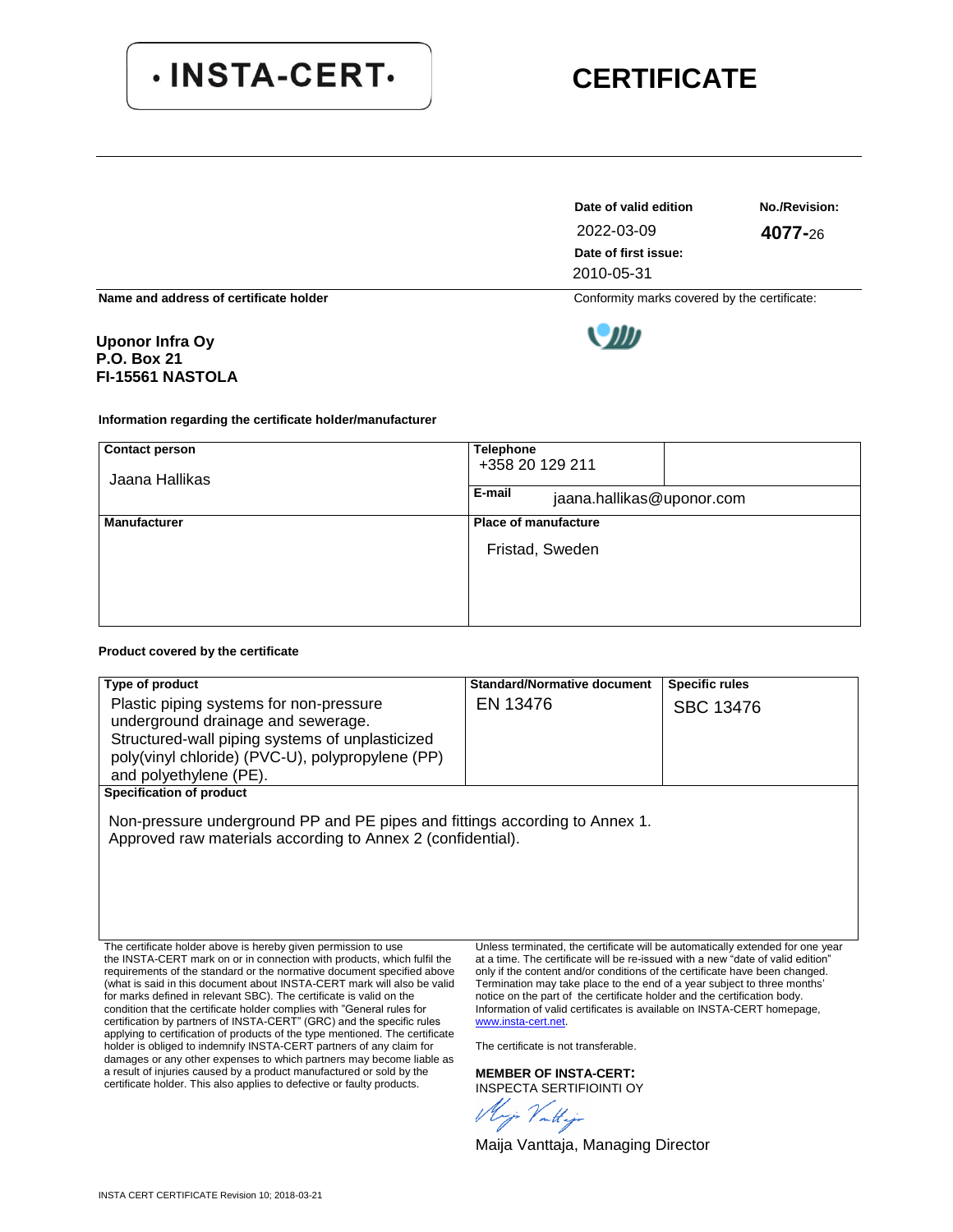Certificate No. **4077-**26

Date 2022-03-09

### **Certificate holder**

Uponor Infra Oy P.O. Box 21 FI-15561 NASTOLA

#### APPROVED PRODUCTS

| UPONOR UNDERGROUND DRAINAGE                                     |                                |                               |                                     |                               |                                       |
|-----------------------------------------------------------------|--------------------------------|-------------------------------|-------------------------------------|-------------------------------|---------------------------------------|
| Trade name                                                      | Uponor IQ and<br>IQ Blue pipes | <b>Uponor Ultra</b><br>Double | Ultra Rib 2 and<br>Ultra Rib 2 Blue | <b>Ultra Classic</b><br>pipes | Uponor<br><b>Weholite PE</b><br>pipes |
| Material                                                        | <b>PP</b>                      | PP                            | PP                                  | PP                            | <b>PE</b>                             |
| Colour                                                          |                                |                               |                                     |                               | black                                 |
| - outer layer                                                   | black                          | brown                         | reddish brown                       | brown or<br>black             |                                       |
| - inner layer                                                   | grey and<br>white              | grey and<br>white             | grey                                | brown, grey or<br>white       |                                       |
| Wall construction                                               | B                              | B                             | B                                   | A <sub>1</sub>                | A2                                    |
| Ring stiffness                                                  | SN <sub>8</sub>                | SN <sub>8</sub>               | SN <sub>8</sub>                     | SN4 and SN8                   | SN4 and SN8                           |
| Application area                                                |                                |                               | <b>UD</b>                           |                               |                                       |
| - Dimensions/OD; mm<br>(- size group 1 and 2)                   | 200, 250 and<br>315            | 200, 250 and<br>315           | $110 - 315$                         | 110 and 160                   |                                       |
| - Dimensions/ID; mm<br>(- size groups 1 and 2)                  | 200 and 300                    |                               |                                     |                               |                                       |
| Application area                                                |                                |                               | U                                   |                               |                                       |
| - Dimensions/OD; mm<br>(- size group 2 and 3)                   |                                | 450 and 560                   | 400 - 1200                          |                               |                                       |
| - Dimensions/ID; mm<br>(- size group 2 and 3)                   | 400, 500, 600<br>and 800       |                               |                                     |                               | 400 - 1000                            |
| - Dimensions/ID; mm<br>(- size group 3)                         |                                | 600                           |                                     |                               |                                       |
| Pipes without socket<br>- Dimensions/ID, mm<br>(- size group 3) |                                |                               |                                     |                               | 1200                                  |
| Designation of<br>production place                              |                                |                               | 5                                   |                               |                                       |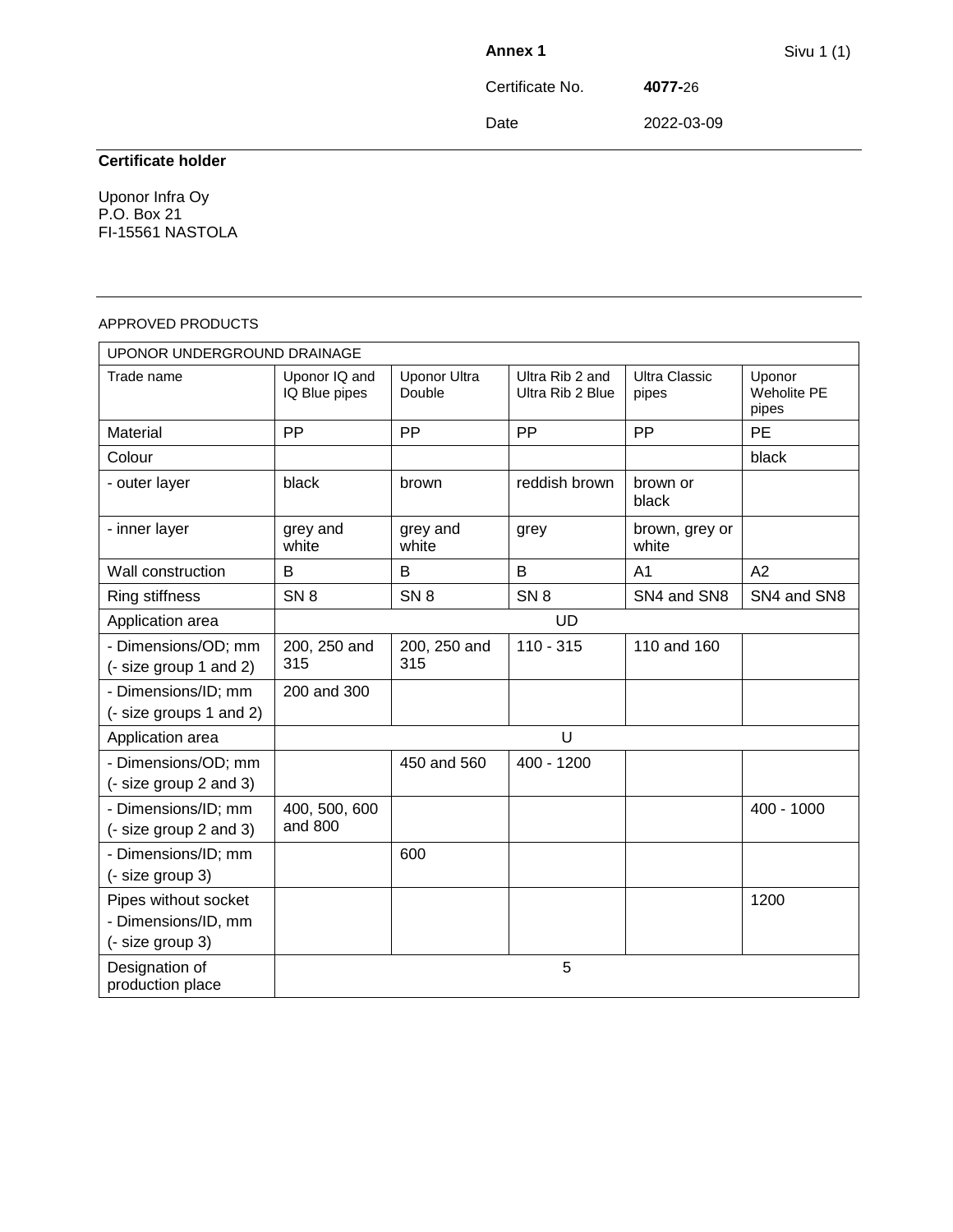# **CERTIFICATE**

**Date of valid edition No./Revision: Date of first issue:** 2019-07-02 **4075-**05 2010-04-28

**Name and address of certificate holder and address of certificate holder and address of certificate holder and conformity marks covered by the certificate:** 



**Marks regarding products in contact with drinking water:**

**Information regarding the certificate holder/manufacturer**

| <b>Contact person</b><br>Jaana Hallikas | <b>Telephone</b><br>+358 20 129 211 | <b>Telefax</b><br>+358 20 129 210 |
|-----------------------------------------|-------------------------------------|-----------------------------------|
|                                         | E-mail<br>jaana.hallikas@uponor.com |                                   |
| <b>Manufacturer</b>                     | <b>Place of manufacture</b>         |                                   |
|                                         | Vaasa, Finland                      |                                   |
|                                         |                                     |                                   |
|                                         |                                     |                                   |

#### **Product covered by the certificate**

| Type of product<br>Plastic piping systems for non-pressure<br>underground drainage and sewerage.              | <b>Standard/Normative document</b><br>EN 13476 | <b>Specific rules</b><br>SBC 13476 |
|---------------------------------------------------------------------------------------------------------------|------------------------------------------------|------------------------------------|
| <b>Specification of product</b>                                                                               |                                                |                                    |
| Structured-wall PE pipes according to Annex 1.<br>Approved raw materials according to Annex 2 (confidential). |                                                |                                    |
|                                                                                                               |                                                |                                    |
|                                                                                                               |                                                |                                    |
|                                                                                                               |                                                |                                    |

The certificate holder above is hereby given permission to use the INSTA-CERT mark on or in connection with products, which fulfil the requirements of the standard or the normative document specified above (what is said in this document about INSTA-CERT mark will also be valid for marks defined in relevant SBC). The certificate is valid on the condition that the certificate holder complies with "General rules for certification by partners of INSTA-CERT" (GRC) and the specific rules applying to certification of products of the type mentioned. The certificate holder is obliged to indemnify INSTA-CERT partners of any claim for damages or any other expenses to which partners may become liable as a result of injuries caused by a product manufactured or sold by the certificate holder. This also applies to defective or faulty products.

Unless terminated, the certificate will be automatically extended for one year at a time. The certificate will be re-issued with a new "date of valid edition" only if the content and/or conditions of the certificate have been changed. Termination may take place to the end of a year subject to three months' notice on the part of the certificate holder and the certification body. Information of valid certificates is available on INSTA-CERT homepage, [www.insta-cert.net.](http://www.insta-cert.net/) 

The certificate is not transferable.

**MEMBER OF INSTA-CERT:** INSPECTA SERTIFIOINTI OY

freet James

Mikko Törmänen, Managing Director

**Uponor Infra Oy**

**P.O. Box 21 FI-15561 NASTOLA**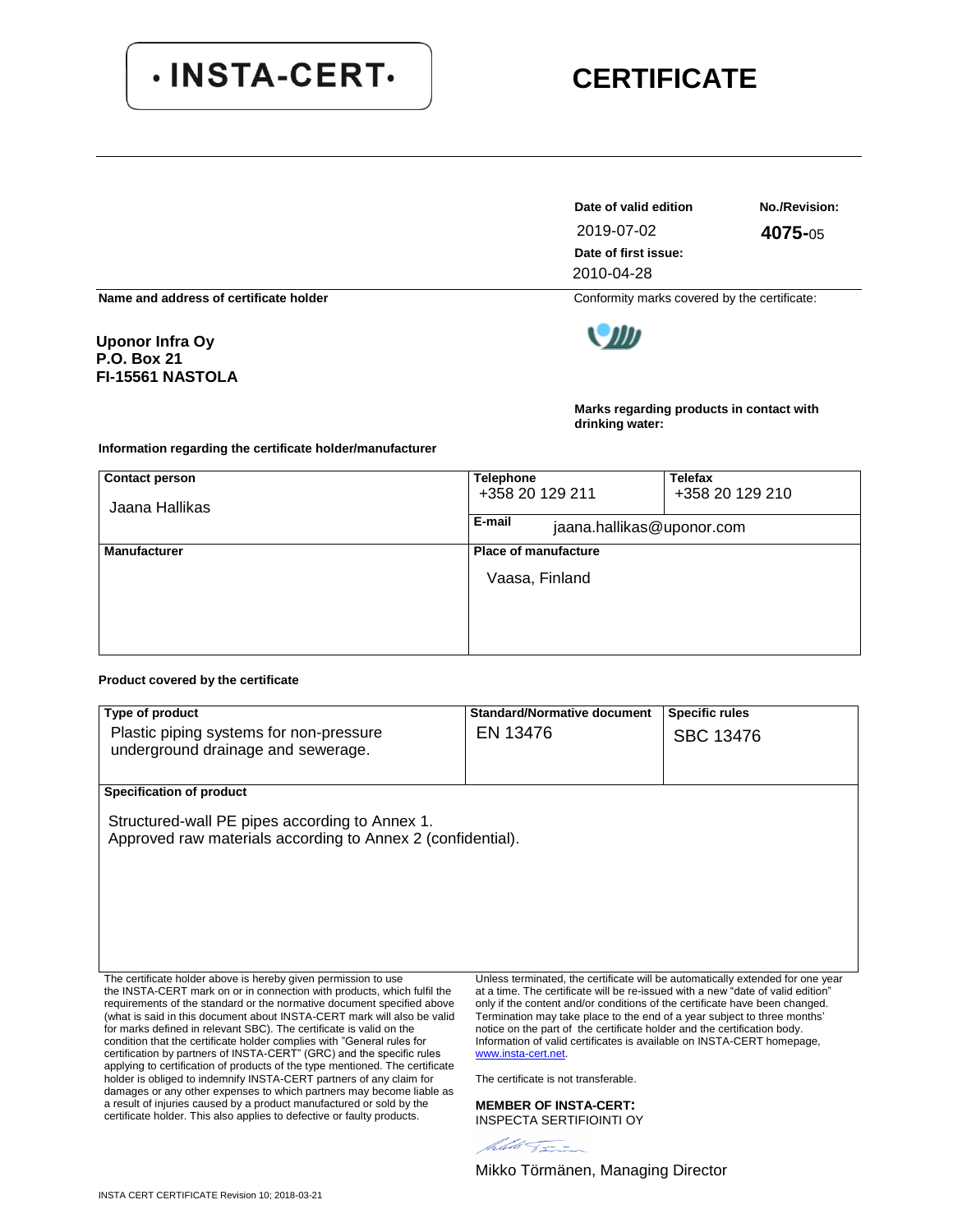**Annex 1** Sivu 1 (1) Certificate No. **4075-**05 Date 2019-07-02

### **Certificate holder**

Uponor Infra Oy P.O. Box 21 FI-15561 NASTOLA

| Trade name                                                                                          | Weholite               |
|-----------------------------------------------------------------------------------------------------|------------------------|
| Material                                                                                            | РE                     |
| Wall construction                                                                                   | A2                     |
| <b>PIPES:</b>                                                                                       |                        |
| Ring stiffness                                                                                      | SN4 and SN 8           |
| Application area<br>Diameters/OD; mm<br>- size group 2                                              | UD<br>315              |
| Application area<br>Diameters/OD; mm<br>- size group 2<br>Diameters/ID; mm<br>- size groups 2 and 3 | U<br>400<br>400 - 1200 |
| <b>SOCKET PIPES:</b>                                                                                |                        |
| Ring stiffness                                                                                      | SN4 and SN8            |
| Application area<br>Diameters/OD; mm<br>- size group 2                                              | UD<br>315              |
| Application area<br>Diameters/OD; mm<br>- size group 2                                              | U<br>400               |
| Diameters/ID; mm<br>- size groups 2 and 3                                                           | 400 - 1000             |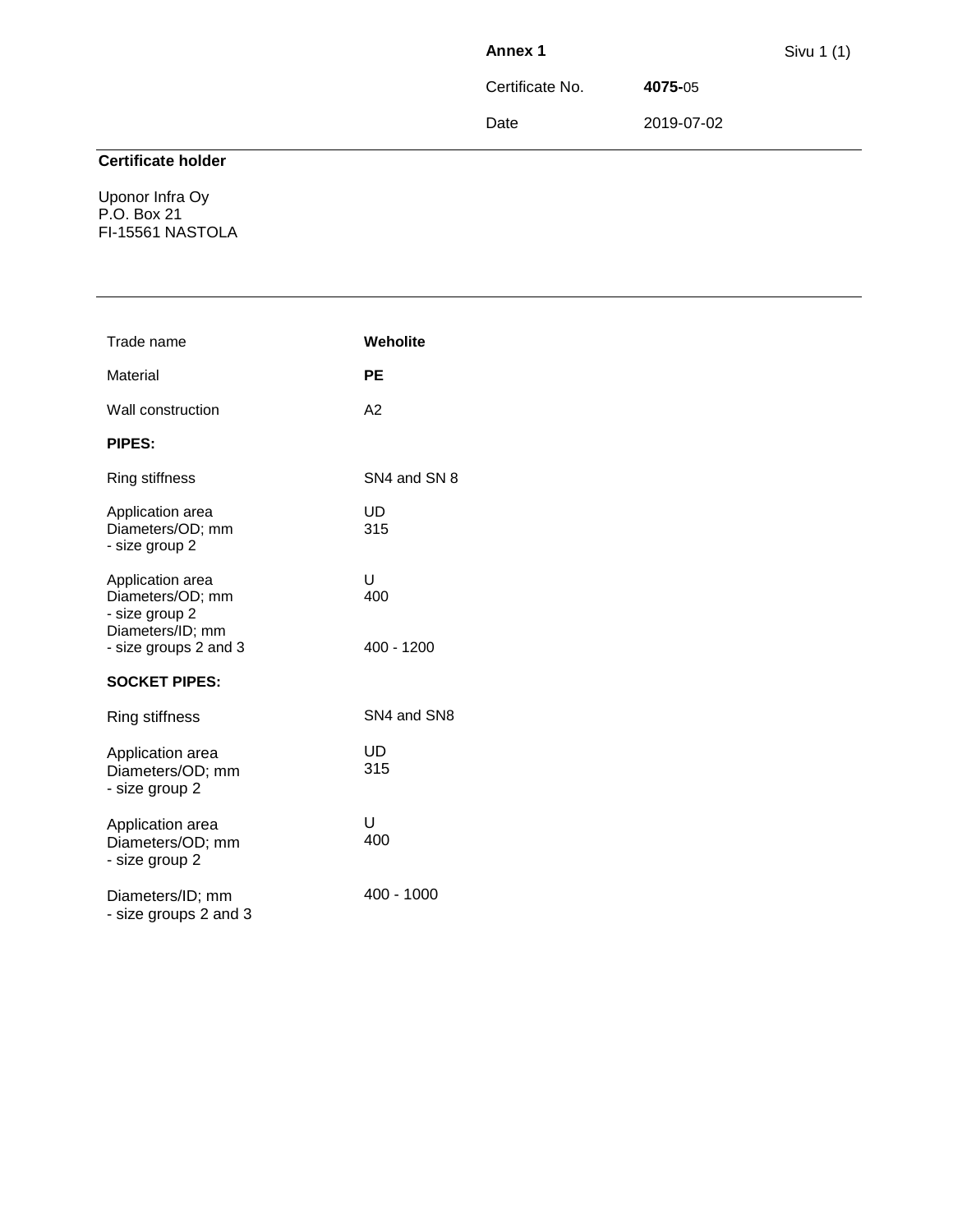# **CERTIFICATE**

Date of valid edition **No./Revision:** 2019-11-11 **Date of first issue:**  2012-03-09

2019-11-11 **4086-**04

**Uponor Infra Oy P.O. Box 21 FI-15561 NASTOLA** 

**Information regarding the certificate holder/manufacturer** 

| <b>Contact person</b><br>Jaana Hallikas | <b>Telephone</b><br>+358 20 129 211<br>E-mail<br>jaana.hallikas@uponor.com |
|-----------------------------------------|----------------------------------------------------------------------------|
| <b>Manufacturer</b>                     | <b>Place of manufacture</b>                                                |
|                                         | Kausala, Finland                                                           |
|                                         |                                                                            |
|                                         |                                                                            |

#### **Product covered by the certificate**

| Type of product                                                                                                                                                                                              | <b>Standard/Normative document</b> | <b>Specific rules</b>                                                                                                                                                         |
|--------------------------------------------------------------------------------------------------------------------------------------------------------------------------------------------------------------|------------------------------------|-------------------------------------------------------------------------------------------------------------------------------------------------------------------------------|
| Plastic piping systems for non-pressure underground<br>drainage and sewerage. Structured-wall piping<br>systems of unplasticized poly (vinyl chloride) (PVC-U),<br>polypropylene (PP) and polyethylene (PE). | EN 13476-2                         | <b>SBC 13476</b>                                                                                                                                                              |
| Specification of product                                                                                                                                                                                     |                                    |                                                                                                                                                                               |
| Structured-wall piping systems of polypropylene (PP) according to annex 1.<br>Approved raw materials according to annex 2 (confidential).<br>Inspection of production: SP FX201414A.                         |                                    |                                                                                                                                                                               |
| The certificate holder above is hereby given permission to use<br>the INSTA-CERT mark on or in connection with products, which fulfil the                                                                    |                                    | Unless terminated, the certificate will be automatically extended for one year at a<br>time. The certificate will be re-issued with a new "date of valid edition" only if the |

requirements of the standard or the normative document specified above (what is said in this document about INSTA-CERT mark will also be valid for marks defined in relevant SBC). The certificate is valid on the condition that the certificate holder complies with "General rules for certification by partners of INSTA-CERT" (GRC) and the specific rules applying to certification of products of the type mentioned. The certificate holder is obliged to indemnify<br>INSTA-CERT partners of any claim for damages or any other expenses to<br>which partners may become liable as a result of injuries caused by a prod manufactured or sold by the certificate holder. This also applies to defective or faulty products.

content and/or conditions of the certificate have been changed. Termination may take place to the end of a year subject to three months' notice on the part of the certificate holder and the certification body. Information of valid certificates is available on INSTA-CERT homepage, www.insta-cert.net

The certificate is not transferable.

**MEMBER OF INSTA-CERT:**  INSPECTA SERTIFIOINTI OY

held Town

Mikko Törmänen, Managing Director

**Name and address of certificate holder Conformity marks covered by the certificate:** 

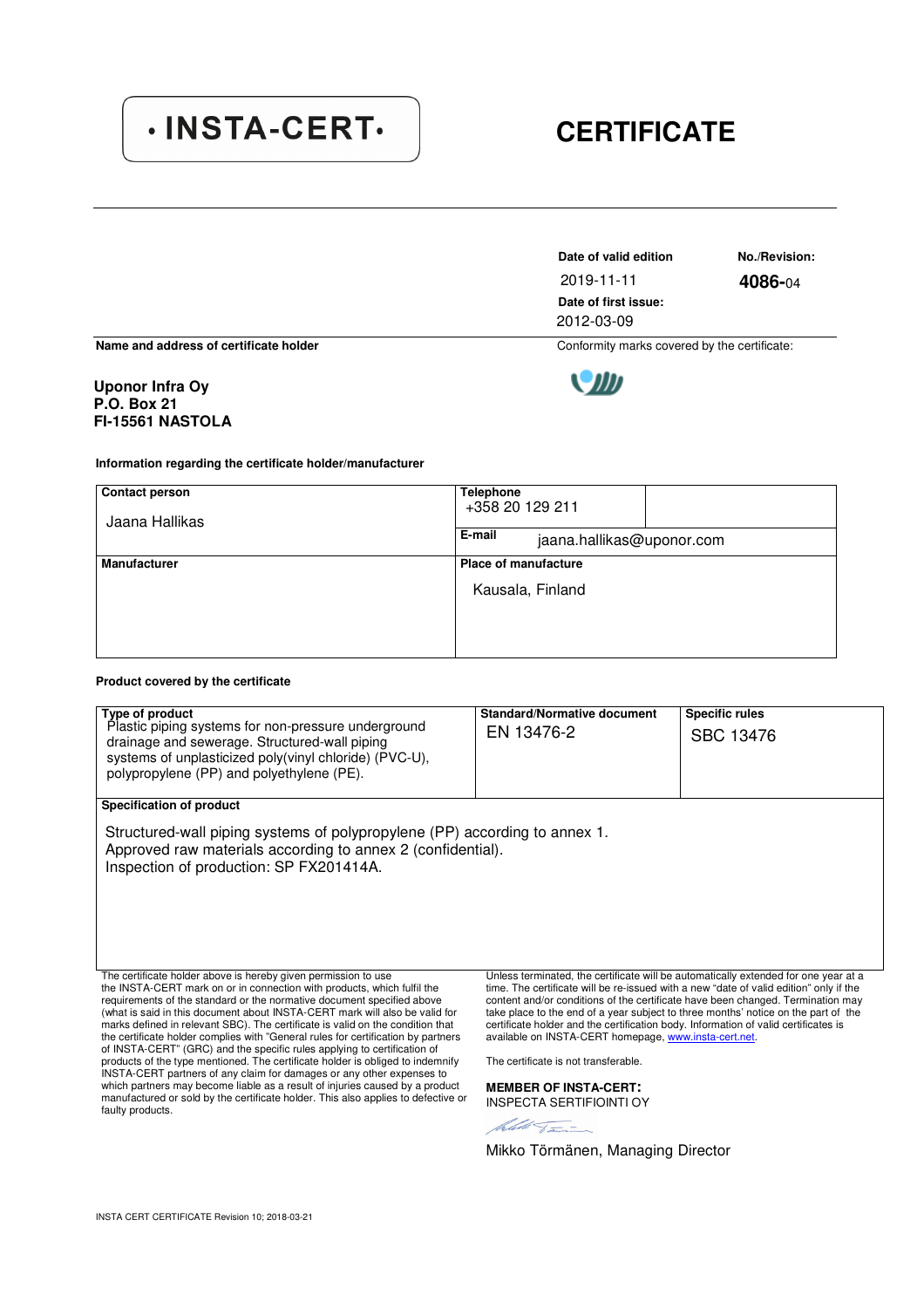**Annex 1** Sivu 1 (1) Certificate No. **4086-**04 Date 2019-11-11 **Certificate holder** 

Uponor Infra Oy P.O. Box 21 FI-15561 NASTOLA, FINLAND

### **STRUCTURED WALL PIPES, PP**

| Trade name                               | Uponor underground drainage<br><b>Ultra Classic</b> |
|------------------------------------------|-----------------------------------------------------|
| Product type                             | Socket pipe                                         |
| Material                                 | РP                                                  |
| Colour<br>- outer layer<br>- inner layer | brown and black<br>brown, grey or white             |
| Wall construction                        | A                                                   |
| Application area                         | UD                                                  |
| Diameters/OD, mm<br>- size group 1       | 110                                                 |
| Ring stiffness                           | SN 4                                                |
| Designation of production place          | Β1                                                  |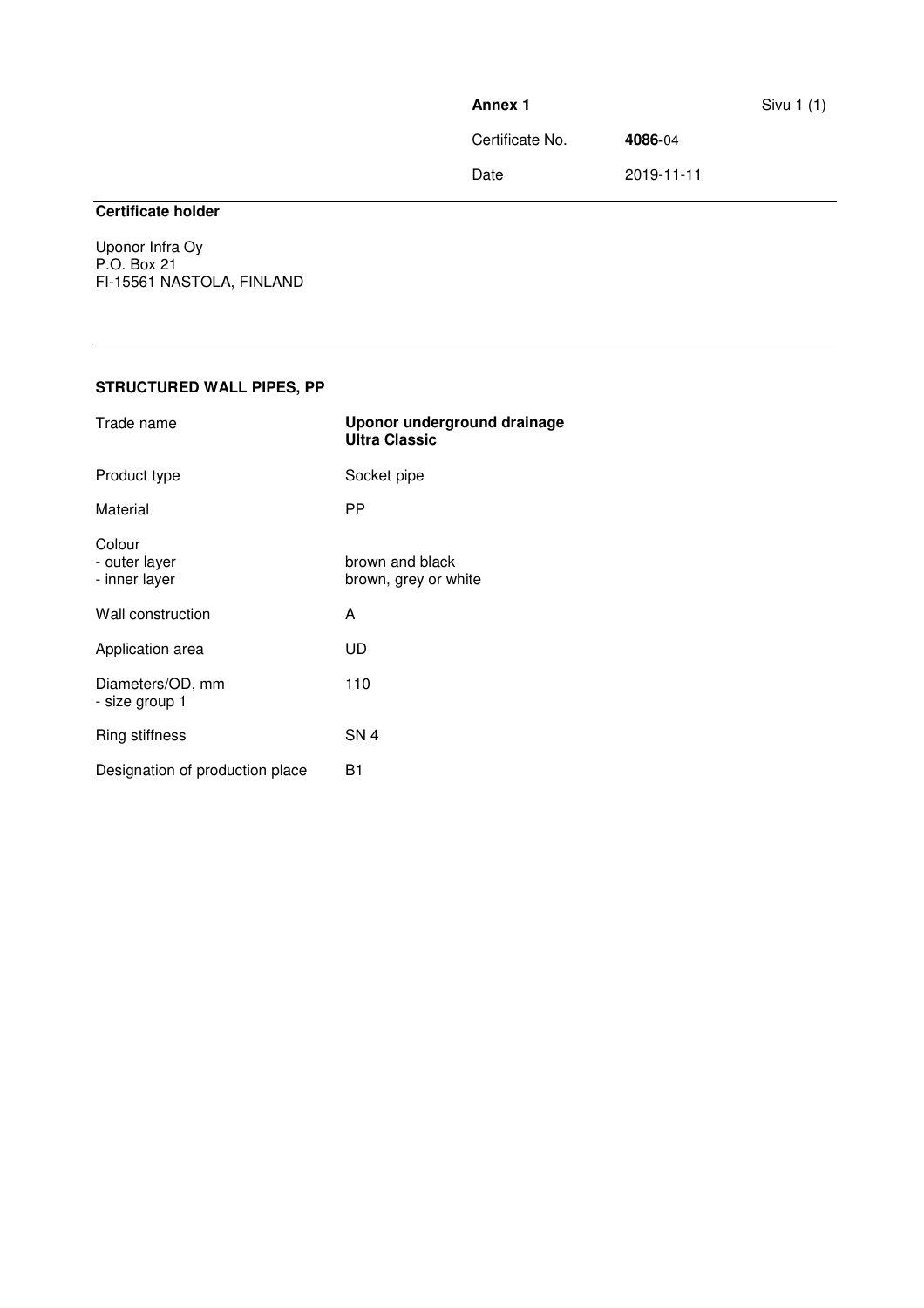# **CERTIFICATE**

**Date of valid edition No./Revision: Date of first issue:** 2022-03-14 **4088-**07 2013-07-03

**Name and address of certificate holder and address of certificate holder and address of certificate holder and conformity marks covered by the certificate:** 



**Marks regarding products in contact with drinking water:**

#### **Information regarding the certificate holder/manufacturer**

| <b>Contact person</b><br>Johanna Lamminmäki | <b>Telephone</b><br>+358 40 652 8877<br>E-mail<br>johanna.lamminmaki@jita.fi |  |  |
|---------------------------------------------|------------------------------------------------------------------------------|--|--|
| <b>Manufacturer</b>                         | <b>Place of manufacture</b><br>Virrat, Finland                               |  |  |

#### **Product covered by the certificate**

**Jita Oy Lakarintie 10 34800 VIRRAT**

| Type of product<br>Plastic piping systems for non-pressure<br>underground drainage and sewerage.<br>Structured-wall piping systems of unplasticized<br>poly(vinyl chloride) (PVC-U), polypropylene (PP)<br>and polyethylene (PE).<br>المتوارث والمستناف والمستنقذ والمعاون والمناهي المتناقص | <b>Standard/Normative document</b><br>EN 13476 | <b>Specific rules</b><br>SBC 13476 |
|----------------------------------------------------------------------------------------------------------------------------------------------------------------------------------------------------------------------------------------------------------------------------------------------|------------------------------------------------|------------------------------------|
|----------------------------------------------------------------------------------------------------------------------------------------------------------------------------------------------------------------------------------------------------------------------------------------------|------------------------------------------------|------------------------------------|

**Specification of product**

Non-pressure underground piping systems, structured wall structure according to Annex 1. Approved raw materials according to Annex 2 (confidential). Inspection of production place: VTT-S-07047-12.

The certificate holder above is hereby given permission to use the INSTA-CERT mark on or in connection with products, which fulfil the requirements of the standard or the normative document specified above (what is said in this document about INSTA-CERT mark will also be valid for marks defined in relevant SBC). The certificate is valid on the condition that the certificate holder complies with "General rules for certification by partners of INSTA-CERT" (GRC) and the specific rules applying to certification of products of the type mentioned. The certificate holder is obliged to indemnify INSTA-CERT partners of any claim for damages or any other expenses to which partners may become liable as a result of injuries caused by a product manufactured or sold by the certificate holder. This also applies to defective or faulty products.

Unless terminated, the certificate will be automatically extended for one year at a time. The certificate will be re-issued with a new "date of valid edition" only if the content and/or conditions of the certificate have been changed. Termination may take place to the end of a year subject to three months' notice on the part of the certificate holder and the certification body. Information of valid certificates is available on INSTA-CERT homepage, www.insta-cert.net

The certificate is not transferable.

**MEMBER OF INSTA-CERT:** INSPECTA SERTIFIOINTI OY

Majo Varthijo

Maija Vanttaja, Managing Director